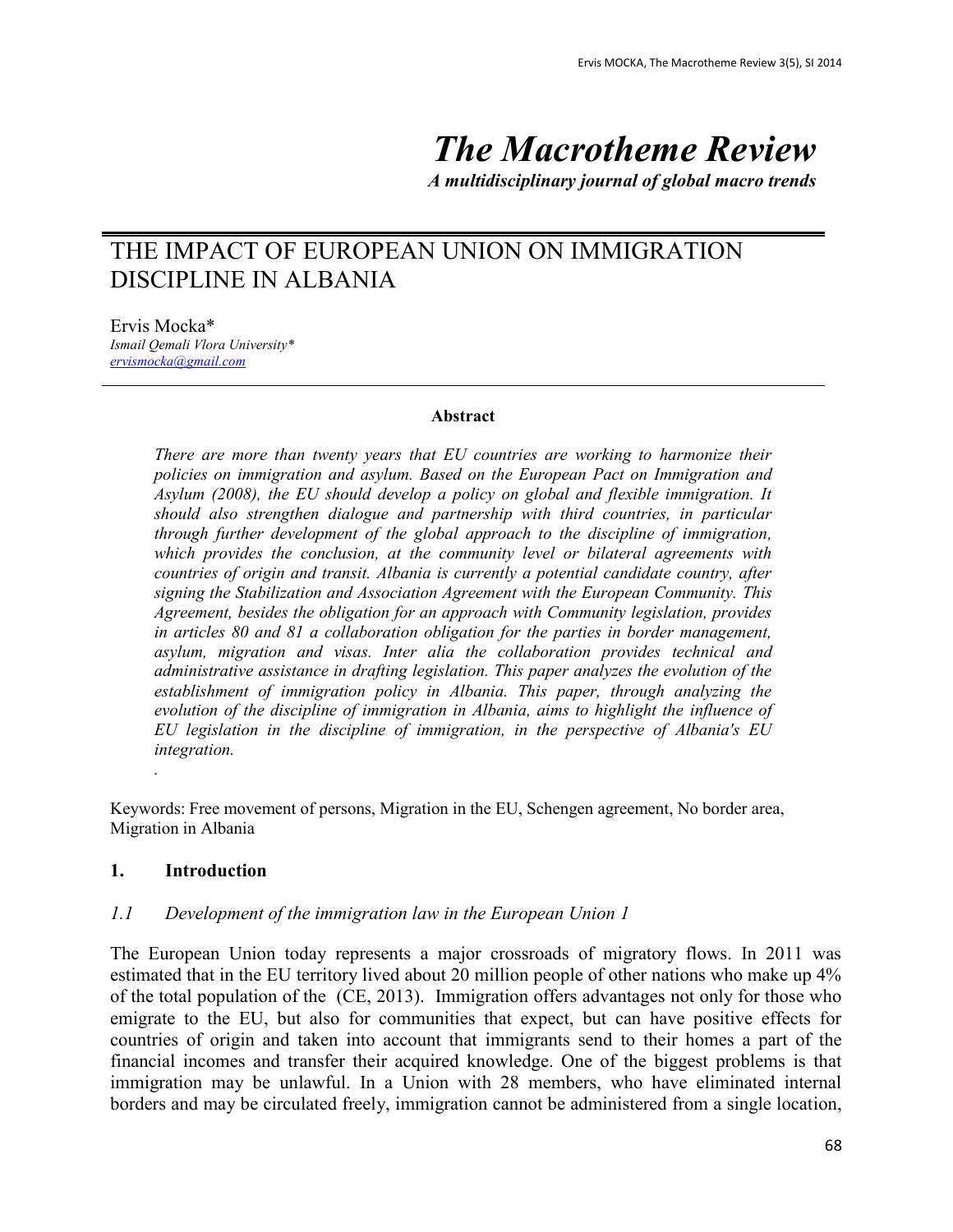but it is necessary that all Member States to cooperate. To integrate and harmonize national immigration policies, the European Union is developing a common normative framework; it should be recalled that development cooperation has taken only last 20 years.

Legal regulation of immigration discipline, that is to say the entry, residence and expulsion of citizens of third countries belonging to the internal jurisdiction of the Member States and therefore was subject to exclusive state sovereignty. Even at the community level, lacked provisions that could favour a minimum harmonization of the laws and policies of the Member States in the area of immigration.

European Community Founding treaties, did not foresee any legal provision, about immigration disciplinarian, the free movement of persons the objective foreseen by article 3, was interpreted as limited only to persons who possess the citizenship of one of the Member States, despite that the article, using the term "people", without any reference for citizenship (LANG. A, 2003, p. 698)<sup>1</sup>. Until the Treaty of Maastricht, was excluded a real competence Community in the field of migration, this latest was included in the field of public order and safety, i.e. the "internal jurisdiction (B.Nascimbene, 1995).

A fundamental role in the definition of a Community competence although limited in the migration sector has played Court of Justice. In particular, the decision of July, 9, 1987, the Court dismissed the claims, of the complainant states that refuse any kind of intervention by the Commission in a sector which belonged to non-EU citizens, and for the public safety problems should remain an exclusive competence of the state.

The Court decided that the entire policy migratory sector, enter into public safety ", and ruled that the Commission's action regarding the coordination of migration policies in relation to non-EU nationals was legal because they influence on the community employment market. Also, was the decision of the Court of Justice in the "Demirel" case that recognizes the right of free movement in the territory of the Community for citizens of third countries, a right that is conditional on the existence of cooperation agreements with non-member countries of a family relationship, or work with a beneficiary of Communitarian law. However, despite the efforts of the Commission Member States prefer to use the forms of intergovernmental cooperation which on the one hand they allow to be realized even partially set goals, on the other hand have ruled out the possibility to find solutions through Treaty.

The most important result achieved in such a context is the "Schengen Agreement" on the gradual abolition of common border controls to 14 June 1985 and the Convention of the Application, 19 June  $1990^2$ . The objective of these agreements is the realization of the free movement of persons inside the Schengen area formed by the territories of the signatory countries. Application of the Schengen Convention of 1990, in Sections 3-8 provides provisions regarding border crossing, while 28-30, dealing with powers to handle requests for the asylum.

<sup>1</sup> The Treaty of Rome in 1957, in art. 3, in letter c provided "*the abolition, as between Member States, of obstacles to freedom of movement for persons, services and capital;*.

 $2^2$  The agreement entered applicable on 26 June 1997, although it was planned for 1 January 1993.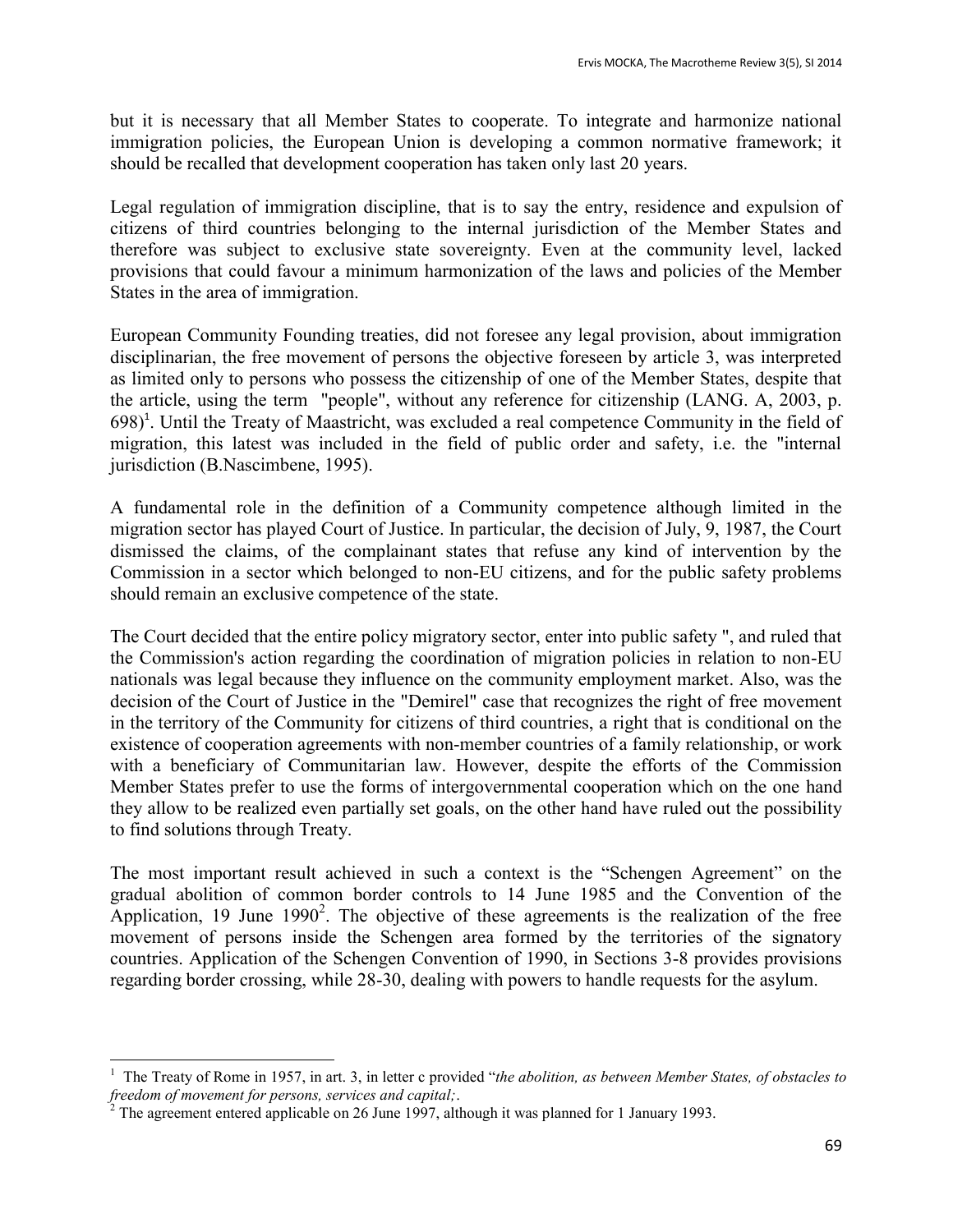In particular Article 5 provides that, for the permit no longer than 3 months (residence permits with greater duration remain a national competence), entry into the Schengen area may be issued to a foreigner equipped with valid documents for border crossing, a visa and sufficient resources to extend the stay and for the return trip to the country of origin.

The "Entry" is refused to a foreigner who does not meet all the conditions, only if one of the parties' signatory decides to allow for humanitarian reasons or for international obligations. Schengen space has achieved a positive result, from the moment that has enabled the implementation of the first European politics of migration, although outside the community order.

On February 7, 1992, is approved in the Maastricht Treaty on European Union (EUT), which came into force on 1 November 1993. Such a legal instrument allowing forms coordination of cooperation in the field of migration in a single institutional framework, ensuring an alternative of system defined by the Schengen Agreement.

Article K.1 of the European Union Treaty, listed as a "matter of common interest" among others and asylum policy, norms on the passage of external borders and immigration policy, and policies that must be followed to the citizens of third States, namely the conditions of entry movement and residence of citizens of third States. It is always a form of intergovernmental cooperation but being developed under the Community.

With the Treaty of Maastricht will be communalisations only visa policy, through Section 100C. Section 100C gives the EU Council the power to determine on a proposal from the Commission and after consulting the European Parliament, non-member states whose citizens must be in possession of a visa, for crossing exterior Community borders. On the basis of Article 100C in 1995 the Council adopted two regulations: Regulation no.1683/95 $3$  that creates a uniform model for visas, in order that they are suitable for use in all EU countries, and to provide security element, universally known and, Regulation no.  $2317/95<sup>4</sup>$  that defines citizens of non-member countries must be in possession of a visa to cross borders.

With the entry into force of the Treaty of Amsterdam on 1 May 1999, the scenario changes completely. Measures relating to immigration namely entry, stay and departure of citizens of third States included in Title IV, entitled "Visas, asylum, immigration and policies concerning the free movement of persons" and transferred in this way from third "pillars" to the first, thus entering into community competence.

<sup>3</sup> Council Regulation (EC) No 1683/95 of 29 May 1995 laying down a uniform format for visas, *Official Journal L 164 , 14/07/1995 P. 0001 - 0004*, modified by Council Regulation (EC) No 334/2002 of 18 February 2002 amending Regulation (EC) No 1683/95 laying down a uniform format for visas, later Council Regulation (EC) No 1791/2006 of 20 November 2006, Council Regulation (EC) No 856/2008 of 24 July 2008 amending Regulation (EC) No 1683/95 laying down a uniform format for visas as regards the numbering of visas in Official Journal L 235 , 02/09/2008 P. 0001 - 0004.

<sup>&</sup>lt;sup>4</sup> Council Regulation (EC) No 2317/95 of 25 September 1995 determining the third countries whose nationals must be in possession of visas when crossing the external borders of the Member States in *Official Journal L 234 , 03/10/1995 P. 0001 – 000.*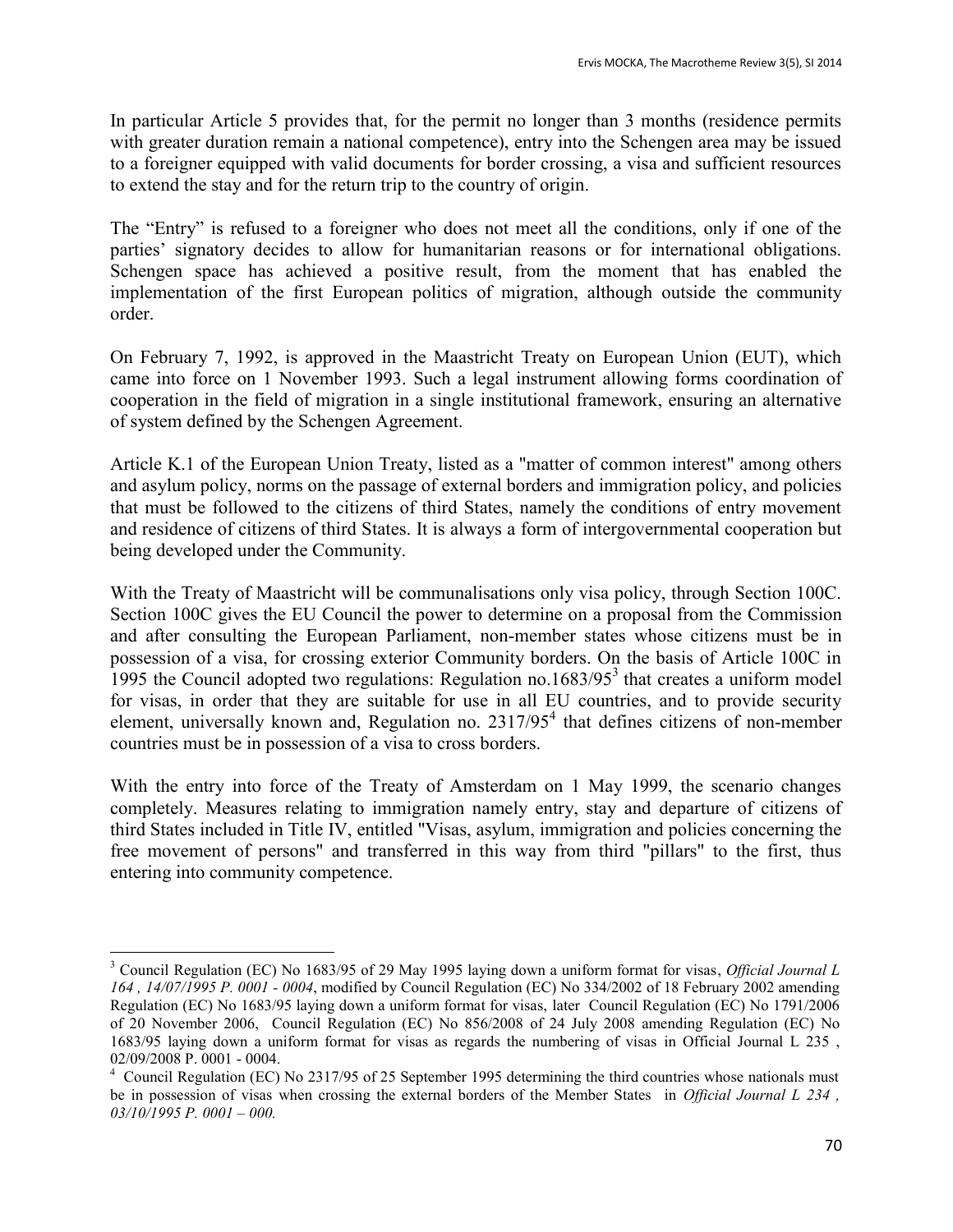Measures under Title IV placed in the context of the implementation of a more general purpose, such as the realization of a "space of freedom, security and justice". In order to achieve this objective Article 61 European Community Treaty (ECT) Council recognizes the power to adopt: 1) "Measures Aimed at ensuring the free movement of persons in ACCORDANC with Article 14", 2) "Measures with respect to external border controls, asylum and immigration, in ACCORDANC with the Provisions of Article 62.2 and Article 63.1 and 2 a) and 2 a).

In terms of art.62, the Community assigns three powers: 1) competence in the removal of internal borders controls; 2) regarding competence over external borders of the Community, that provides for the adoption of rules in the field of relative visa to the residence permission under three months "and finally, 3) a competency in circulation in the community of citizens of third States for a period not exceeding three months.

Terms of article 63, section 3, define community competence in the discipline of immigration, and particularly in the following sectors: a) Conditions of entry and residence, and Standards on the procedure for the issue by Member States of long-term Visas and residence permits, including those for the purpose of family reunion, b) illegal immigration and illegal residence, including repatriation of illegal Residents. Points 1) and 2) of article 63 give Community the competence in the discipline of asylum and refugees. The Amsterdam Treaty also sets integrate through an *ad hoc* protocol attached to the Treaty, the *Schengen acquis* in European Union law.

With the Lisbon Treaty, changes the structure on "pillars", which was based in the European Union from the moment of his own creation and decisions on immigration policy already adopted with the ordinary legislative procedure. In the ranking of the objectives of the European Union, as defined in Articles 3 "*Common Market*" gives way to the "space of freedom, security and justice".

For the realization of this space, the Union provided the necessary powers. Pursuant to Article 67, 2, European Union, ensures that there are no checks at internal borders and develop a common policy in the field of asylum, immigration and external borders control, and it should be carried through the measures envisaged from Article 77. Treaty on the Functioning of the European Union **(**TFEU): a) the common policy on visas and other short-stay residence permits; b) the checks to which persons crossing external borders are subject; c) the conditions under which nationals of third countries shall have the freedom to travel within the Union for a short period; d) any measure necessary for the gradual establishment of an integrated management system for external borders; e) the absence of any controls on persons, whatever their nationality, when crossing internal borders. EU powers granted by the Treaty achieved through the adoption of binding normative acts, which under the provisions of Art. 68 TFEU must be kept within the strategic orientation of legislative programming set from the European Council who earlier in Tampere (1999), and later the Aja (2004) has adopted programs which define the priorities of the EU over the space of freedom security and justice for the period 2010-2014.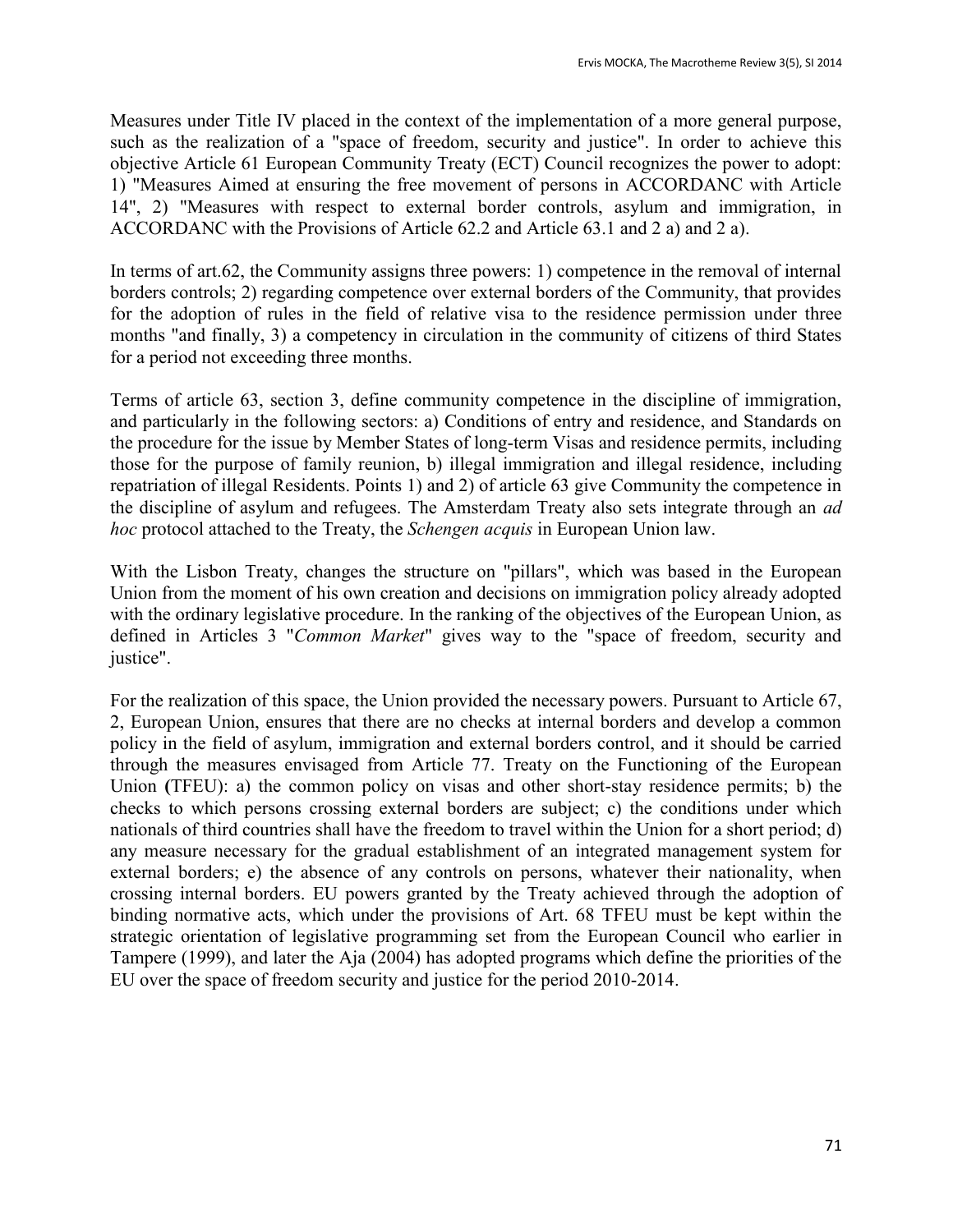The Stockholm programme<sup>5</sup> provides a further development of EU policy on integrated border management and visa, in order to make more efficient legal access in Europe for non-EU citizens, coupled with the strengthening of border controls and visa policy development.

# **2.The implementation phase**

On the basis of the European Pact on Immigration and Asylum of 2008<sup>6</sup>, The European Union should develop a global and flexible migration policy. It should also strengthen dialogue and partnership with third countries (of origin and transit), in particular through further development of global access in the discipline of immigration that provides completion at the community or bilateral level agreements with countries of origin and transit, which contain elements about legal and illegal immigration, readmission and development of these countries. The Action plan<sup>7</sup> which provides a roadmap for implementation of political priorities set out in Stockholm Programme for the period 2010 - 2014 provides a further development of the global approach to the Union, on immigration, to increase cooperation with non-EU countries, as one of the actions that the Commission should apply for the implementation of immigration policies. Immigration policy in the current phase is implemented on a global dimension within a context of partnership and cooperation with third countries.

# **3. The development of immigration discipline in Albanian legislation**

During the communist period, Albania was an isolated place, where it was almost impossible to escape or enter the country. After 90 years, Albania will return to a country of emigration (ie country of origin). For this reason and policies will be more oriented to an immigration regulation and protecting the interests of Albanian citizens living abroad. In relation to foreign citizens Constitutional Law of 1991 after the 1998 democratic constitution, establish general principles, so that the fundamental rights and freedoms provided in the Constitution, shall be recognized foreign citizen, at the same value as for Albanian citizen (Article 16), thereby removing any discriminatory principle. It was sanctioned equality before the law and the prohibition of any kind of discrimination due of race or ethnicity.

In the Constitution of 1998, will be sanctioned and two principles that will serve as the basis for legislation on immigration and asylum, as are the prohibition of collective expulsion, and deportation of foreign individual, who will be allowed only in conditions prescribed by law (Article 39), and that foreigners have the right to asylum in Albania (Article 40). The immigration found adjustment by law no. 7939, 1995 "On Migration" that summed up in a single text provisions to regulate emigration, immigration, asylum and refugees.

The objective of the law was to regulate the entry of persons in the Republic of Albania, and their exit from it, as well as regulate the issuance of visas, residence permits and work, provision of shelter; conditions and procedures for admission and deportation of immigrants (Article 1).

 $\overline{a}$ <sup>5</sup>[The](http://eur-lex.europa.eu/LexUriServ/LexUriServ.do?uri=CELEX:52010XG0504%2801%29:IT:NOT) Stockholm programme – Un'Europa aperta e sicura al servizio e a tutela dei cittadini [Gazzetta ufficiale C 115 del 4.5.2010].

<sup>6</sup> Council of the European Union, *European Pact on Migration and Asylum*, Brussels, 24 September 2008.

<sup>7</sup> Comunicazione della Commissione al Parlamento europeo, al Consiglio, al Comitato economico e sociale europeo e al Comitato delle regioni del 20 aprile 2010 - Creare uno spazio di libertà, sicurezza e giustizia per i cittadini europei - Piano d'azione per l'attuazione del programma di Stoccolma [\[COM\(2010\) 171](http://eur-lex.europa.eu/LexUriServ/LexUriServ.do?uri=CELEX:52010DC0171:IT:NOT) definitivo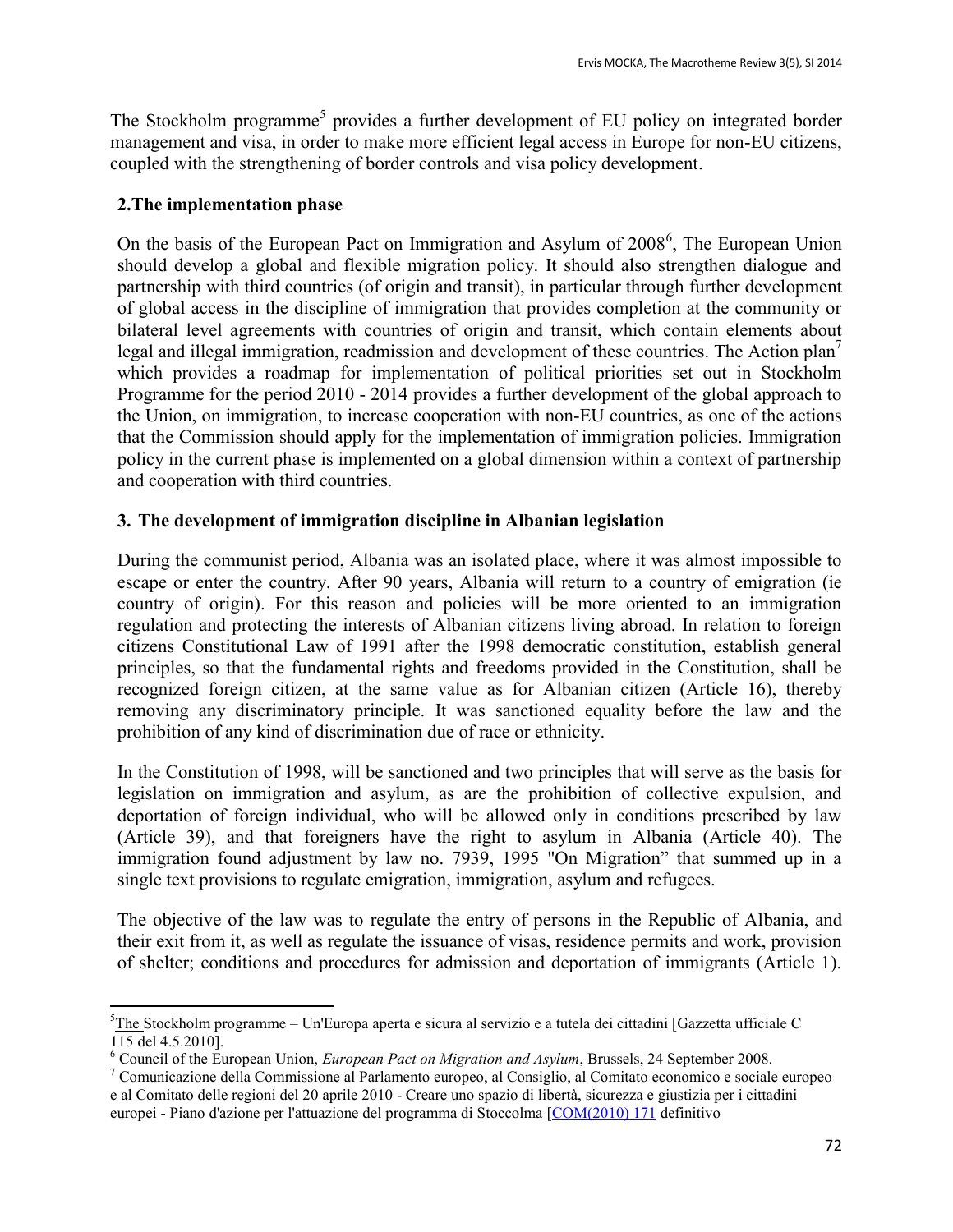Subject of the law were Albanian citizen and "foreign". Under Article 3, the law must respect the general principles of international acts. Law 1995 in Section 5 provide definitions of terms: the migration understood simultaneously two terms: emigration and immigration. The term immigration, meant entry and exit of foreign citizens in Albania. "Foreigner" means any person who is not an Albanian citizen.

The Law, gives meaning of the terms "visa", "travel documents", "residence", "work permit", "self-employment permit" etc. To be noticed that a residence permit meant a foreigner granted authorization to stay in the territory of Albania, but did not give permission for employment. Authorization to work was granted by the Ministry of Labour, Immigration, Social Security, issuing employment permits. Entry and residence in Albania were disciplined in Chapter III, Articles 9-23. Articles from 9 to 12 determine how to enter the territory of Albania conditioning the right with possession of a visa, and determine the conditions which must be met for such a device. It is noted that the provisions leave a margin discretionary personally to Interior Minister, who may decide to prohibit the entry of foreigners, when he thought that the visa was obtained by fraud, or thought that could threaten the public order and security. Against decisions of the Minister, the foreigner could be appealed in court. Minister in turn recognized the right to accept an foreigner who does not meet the conditions provided from law, when he judged that this acceptance was in the interest of Albania (Article 23).

Then coming provisions regulate, residence permits and conditions that must be met to be equipped with one. In terms of time duration of residence permits permissions were divided in three months, and in one year, renewable. It is noted that there was not a kind of anticipated long-term residence permit, but the foreign national must demonstrate annually that meet the conditions laid down in law for position. Regarding the type of residence permit, except that permits for employment were issued residence permit issued for study, for foreigners who invest in the country, for family reunification, asylum seekers and refugees. Article 29, provided that the violations of the provisions of law, constitute an administrative offense, and punished with a fine. Article 33 stipulates that the expulsion from Albanian territory, could be done only on the basis of decisions made in accordance with the law, the foreigner recognized the right of appeal against expulsion, except when expulsion was necessary for reasons of public order or national security.

Law of 1995, is credited for the first time, regulates the regime of foreigners in the territory of Albania. This law based on important principles international conventions but not observed the impact of Community law on this because: i) immigration, was still an unknown phenomenon in Albania ii) EU-Albania relations were in first steps iii) political self EU immigration was in its infancy recalling that harmonization was still limited only in the sector of uniform visa and in determining the states whose citizens, did not need a visa to enter the territory of the Community for a period not to exceed three months.

Discipline of foreigners as conditions of admission expulsion and stay for a period that exceeds three months the questions remain the competence of member states. Community competence in the field of immigration would only come out by the Amsterdam Treaty in 1999.

After the adoption of the Constitution of 1998, and due to developments migration phenomenon, the 1995 law was repealed and divided discipline was conceived, where regulated by special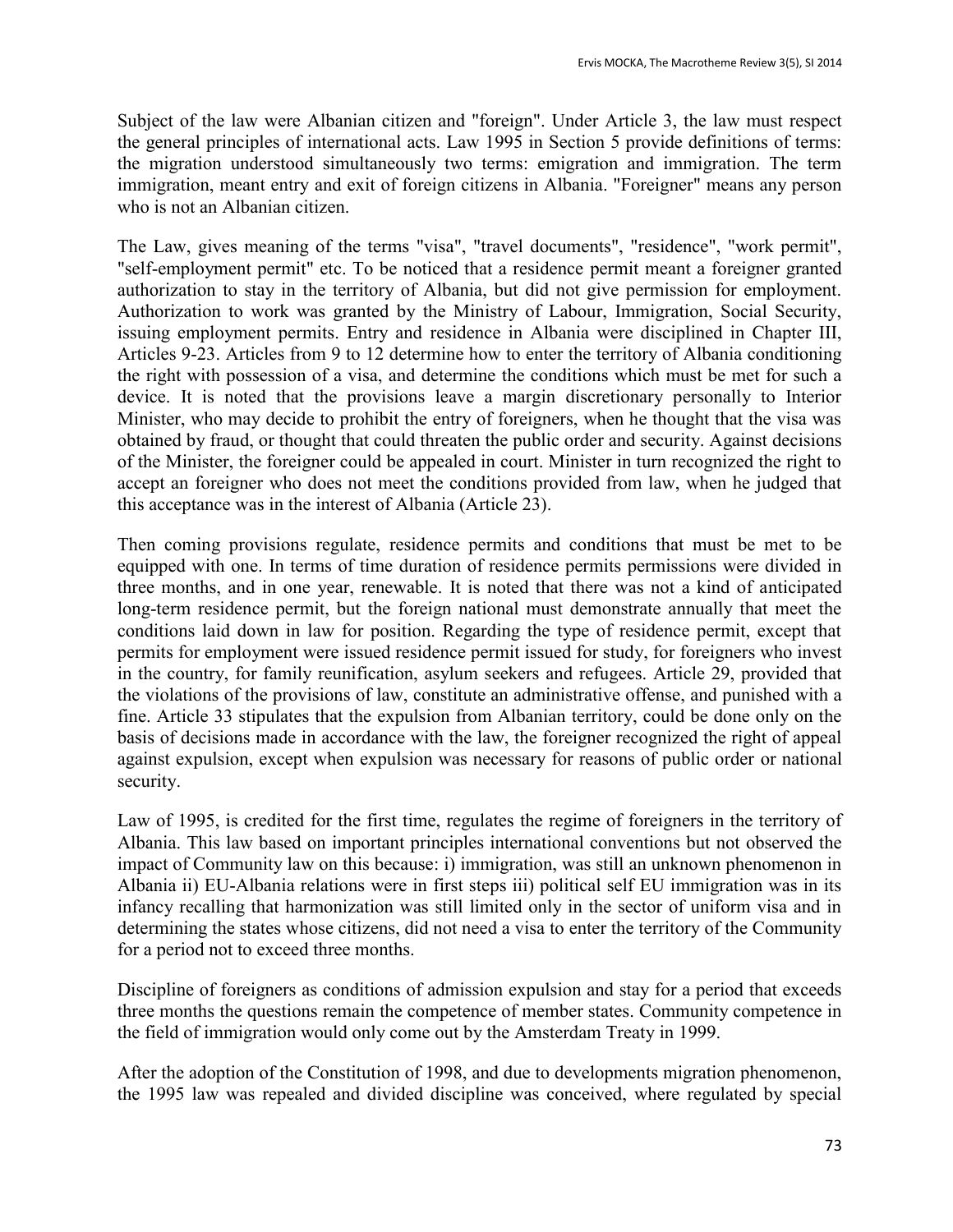laws: emigration<sup>8</sup>, asylum and foreigners<sup>9</sup>. The immigration will be regulated from law "On Foreigners" of 1999, and from normative acts in accordance with it, such as the Council of Ministers Decision no. 439/2000, "the entry, stay and treatment of foreigners in the Republic of Albania" $10$  and Decision of the Council of Ministers for issuing work permits to foreigners nr.262/2002.

### **4. The approximation of legislation in the process of integration**

European Union, at the Zagreb Summit of November 2000, launched the Stabilisation and Association Process for five countries of Southeast Europe, including Albania. Negotiations with Albania, for signing the Stabilisation Association Agreement, were officially opened in 2003. At the summit of Thessaloniki in June 2003 the EU officially confirmed the prospect of EU membership for all countries participating in the Stabilisation and Association.

A key element of this process is the Stabilisation and Association Agreement, which was signed on June 12, 2006. Entry into force of this Agreement on April 1, 2009, marks new more advanced stage Albania's relations with the EU conceived as a contractual relationship with reciprocal rights and obligations between the parties.

This Agreement supersedes the temporary agreement which was in force for the parties since December 2006, and aims a gradual approach to political, economic and social future of Albania to the EU. On 28 April 2009 Albania submitted to the Council of EU membership application.

The process of integration sets clear obligations for states that have made the membership request. The approximation of legislation with the Community acquis is one of the conditions to be met by these countries and this obligation is expressly defined in Article  $70^{11}$  of Stabilization and Association Agreement between Albania and European Union. Article 80 and 81 of agreement determines an obligation of collaboration in the field of migration, respectively, article 80 determines "*The Parties shall cooperate in the areas of visa, border control, asylum and migration and shall setup a framework for cooperation*,…Cooperation shall be based on mutual consultations and close coordination between the Parties and shall include technical and administrative assistance for: the drafting of legislation; the security of travel documents and detection of false documents and the border management.

The collaboration should be focused in the field of asylum, in the field of legal migration, on admission rules and rights and status of the person admitted. In relation to migration, the Parties agree to the fair treatment of nationals of other countries who reside legally on their territories and to promote an integration policy aiming at making their rights and obligations comparable to those of their citizens.

<sup>&</sup>lt;sup>8</sup> Law no. 9034/2003 "On the immigration of Albanian citizens for employment purposes", Constitution of Republic of ALbania

 $9$  Law no.8942 date 27. 09.1999 "for foreigners"

<sup>&</sup>lt;sup>10</sup> Changed with the decision of 532/2001, 669/2001, 253/2002, 220/2003, 670/2004,146/2005.

<sup>&</sup>lt;sup>11</sup> Article 70 ASA: "The Parties recognize the importance of the approximation of Albania's existing legislation to *that of the Community and of its effective implementation. Albania shall endeavor to ensure that its existing laws and future legislation shall be gradually made compatible with the Community acquis. Albania shall ensure that existing and future legislation shall be properly implemented and enforced*".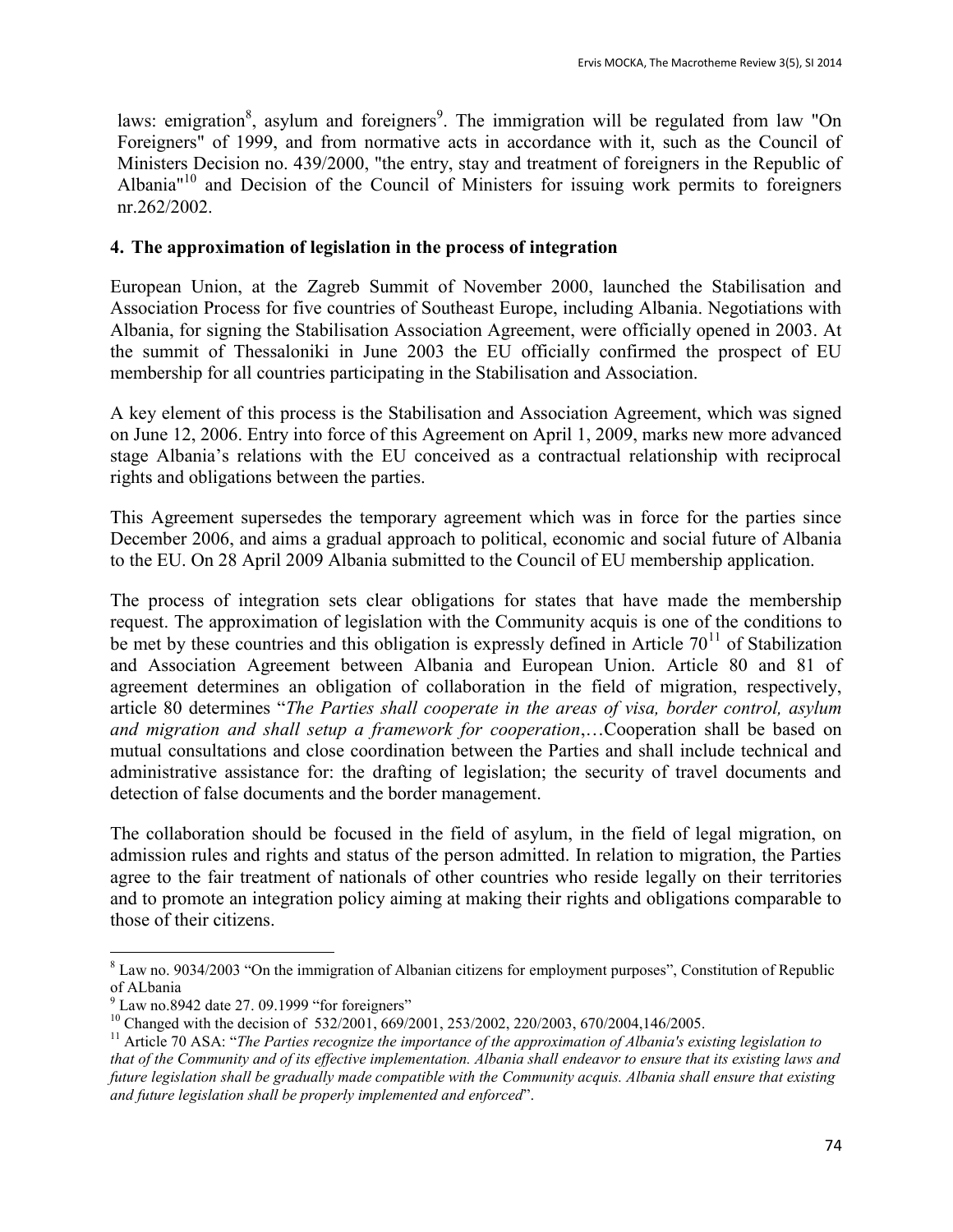Article 81determines a collaboration to prevent and control illegal immigration. "*To this end, the Parties agree that, upon request and without further formalities, Albania and the Member States:*

*- shall readmit any of their nationals illegally present on their territories;* 

*– shall readmit nationals of third countries and stateless persons illegally present on their territories and having entered the territory of Albania via or from a Member State, or having entered the territory of a Member State via or from Albania*".

Special procedures for the reacceptance of citizens, citizens of third countries and persons without citizen, are determined in the framework of agreement between European Community and Albania on the readmission of persons residing without authorization, signed on April 14,  $2005^{12}$ . Albania accepts to finish the agreement for readmission with country of stabilization association process, and take responsibility to take all necessary measures to ensure the flexible and fast implementation for all agreements referred to in this article readmission. The Stabilisation and Association Council undertake other joint efforts that can be made to prevent and control illegal immigration, including trafficking networks and illegal migration.

Regarding the discipline of immigration law nr.8942 of 1999 and other normative acts in pursuance of his own present major deficiencies as noted in the Stabilisation and Association Report 2003 for Albania<sup>13</sup>. In this report the Commission has suggested possible harmonization of legislative changes, institutional strengthening, in particular, through a clear definition of main institutions roles and appropriate training regarding migration issues.

As deficiency of Albanian legislation we can mention: i) as regards the list of documents required Albanian legislation does not contain a complete list of acceptable documents to travel in a special legal act. Information on the subject is distributed in various acts also does not define specifically that travel documents and ensure the return of the foreigner an element required by the acquis. ii) About visas Albanian list of countries whose citizens do not need a visa, did not comply with the EU list. Albanian visa types are not similar with those of the Schengen  $14$ . Albanian transit visa may be with multiple entries, while the acquis, allows this only in special cases, short-term visa is not provided, such as visas and airport transit is not provided at all. Visa at the border, has been designated as a special category visa, while the acquis, visas issued at the border, do not constitute a specific category, but a transit visa or short-term visas, which are given in the limit in special circumstances.

<sup>&</sup>lt;sup>12</sup> Agreement between the European Community and the Republic of Albania on the readmission of persons residing without authorization in *Official Journal L 124, 17.5.2005, p. 22–40*

<sup>13</sup> Commission of the European Communities, "*Report from the Commission - The Stabilisation and Association process for South East Europe - Second Annual Report*. " COM/2003/0139 final, Brussels, 2003.

<sup>&</sup>lt;sup>14</sup> For Schengen visa types see Article 11 and 18 of the Schengen Convention and Section I, Paragraph 2 and Section VI, paragraph 1 (7) of the Common Consular Instructions. Article 18 of the Albanian Law "for Foreigners", determines that simple visas, divided into the following categories: tourist visas, study visas, work visas, visas for medical treatment, transit visas to 48 hours and visas with a term up in 72 hours given to foreigners undergo preliminary application for a visa but due to objective reasons they presented at Border Crossing Points.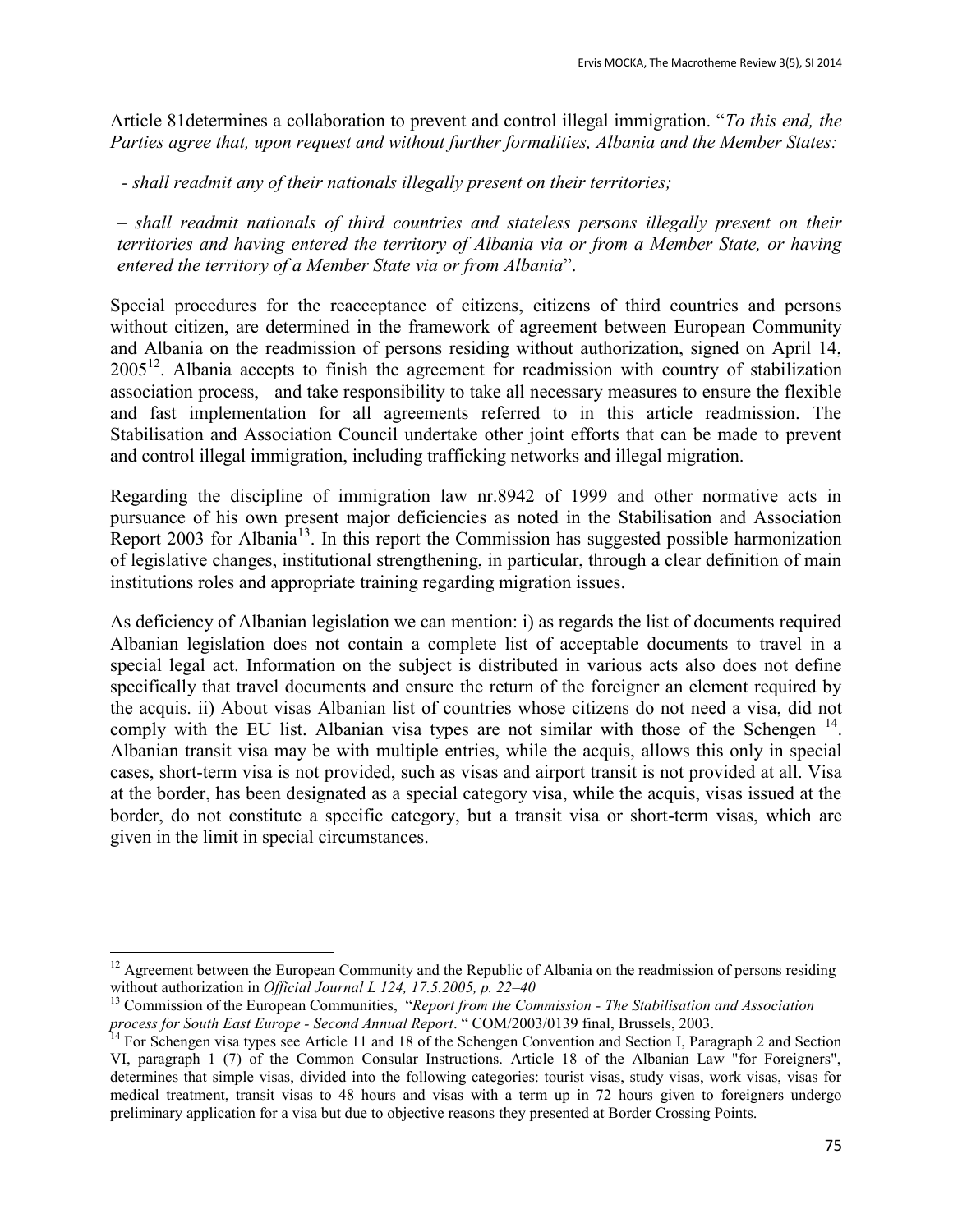Nr.8942 Law for Foreigners determines ninety days from the date of first entry the total period of stay allowed for the foreigner who enters the territory with a visa, but did not specify who should be ninety days within any half-year from the date of first entry. Some of the reasons for refusal of visa referred to in Article 5 of the Law on Foreigners are vague and do not comply with the acquis.

Albanian legislation does not specify all the reasons and procedure for cancellation of visa. iii) Regarding the reasons for the refusal of entry into Albanian territory article 5 of the Law on Foreigners<sup>15</sup> at some point is not in line with the acquis as they cannot be considered indicator of a threat to public safety health or foreign relations as these terms are interpreted by the acquis legislation and practices of Member States<sup>16</sup>. In terms of acceptance in the territory of Albania, Article 25 of the Law on Foreigners determines that a work permit may be granted to natural persons and legal entities. This contrasts with the acquis for admission to employment which applies only to natural persons. Juridical regime in the EU is not part of immigration policy but is regulated by Articles 43-48 treaty of the European Community.

As it noted the Albanian law nr.8942 in 1999 did not comply with the Community acquis not only in the aforementioned cases but present deficiencies in all discipline areas (visa, entry, exit, acceptance, and attitude of foreign citizens) $17$ .

In an effort to aligning the legislation with European and international standards, and the implementation of Migration Strategy and its Action Plan (approved in 2005), is designed New Law on Foreigners on July 17,  $2008^{18}$  that would invalidate the law of 1999 and all existing bylaws and will bring a new normative basis for foreigners. Law no. 9959 divided into 11 chapters has 153 articles and has as its object the regulation of entry, residence, employment regimes, and treatment and exit of foreigners in the Republic of Albania<sup>19</sup>. With the approval of the legal basis, Albania intends to fulfill required standards provided in the framework of the European Union acquis. Law no. 9959 respectively approximates Albanian legislation is in accordance with Council Directive  $2005/71/KE^{20}$ , Council Directive  $2004/82/KE^{21}$ , Council Directive 2004/81/EC<sup>22</sup>, Council Directive 2004/114/ EC<sup>23</sup>, Council Directive 2003/109/ EC<sup>24</sup>,

<sup>&</sup>lt;sup>15</sup> Article 5 of Law for Foreign: "The request for entry visa and residence permit may be refused in cases of foreigners when they: 1. Are drug users; 2. Are chronic users of alcohol, (...) 3. Exercise or propagate prostitution or other acts which are contrary to public morality and punishable by law; 11. Have severe psychological problems and are accompanied by their guardians. "

<sup>&</sup>lt;sup>16</sup> Article 5 of Schengen Convent and Council of Directives 64/221/EEC e 25 February1964.

<sup>&</sup>lt;sup>17</sup> For a full analysis of the gaps, see report prepared by independent consultants of the International Organization for Migration (IOM). "*Analysis of the Albanian Legislation and Practice of Immigration compared with EU and those International standards* " Tirana, January 1, 2004.

 $18$  Law.no. 9959, datë 17. 7. 2008 "Për të huajt" hyri në fuqi në 1 dhjetor 2008.

<sup>&</sup>lt;sup>19</sup> Article 1, of Law "For the foreigners"

<sup>&</sup>lt;sup>20</sup> Council Directive 2005/71/EC of 12 October 2005 on a specific procedure for admitting third-country nationals for the purposes of scientific research. CELEX 32005L0071, Official Journal, L 289, 3.11.2005, p. 15–22.

<sup>&</sup>lt;sup>21</sup> Council Directive 2004/82/EC of 29 April 2004 on the obligation of carriers to communicate passenger data CELEX 32004L0082, *Official Journal, L 261, 6.8.2004, p. 24–27.*

<sup>&</sup>lt;sup>22</sup> Council Directive 2004/81/EC of 29 April 2004 on the residence permit issued to third-country nationals who are victims of trafficking in human beings or who have been the subject of an action to facilitate illegal immigration, who cooperate with the competent authorities. *Official Journal L 261 , 06/08/2004 P. 0019 - 0023*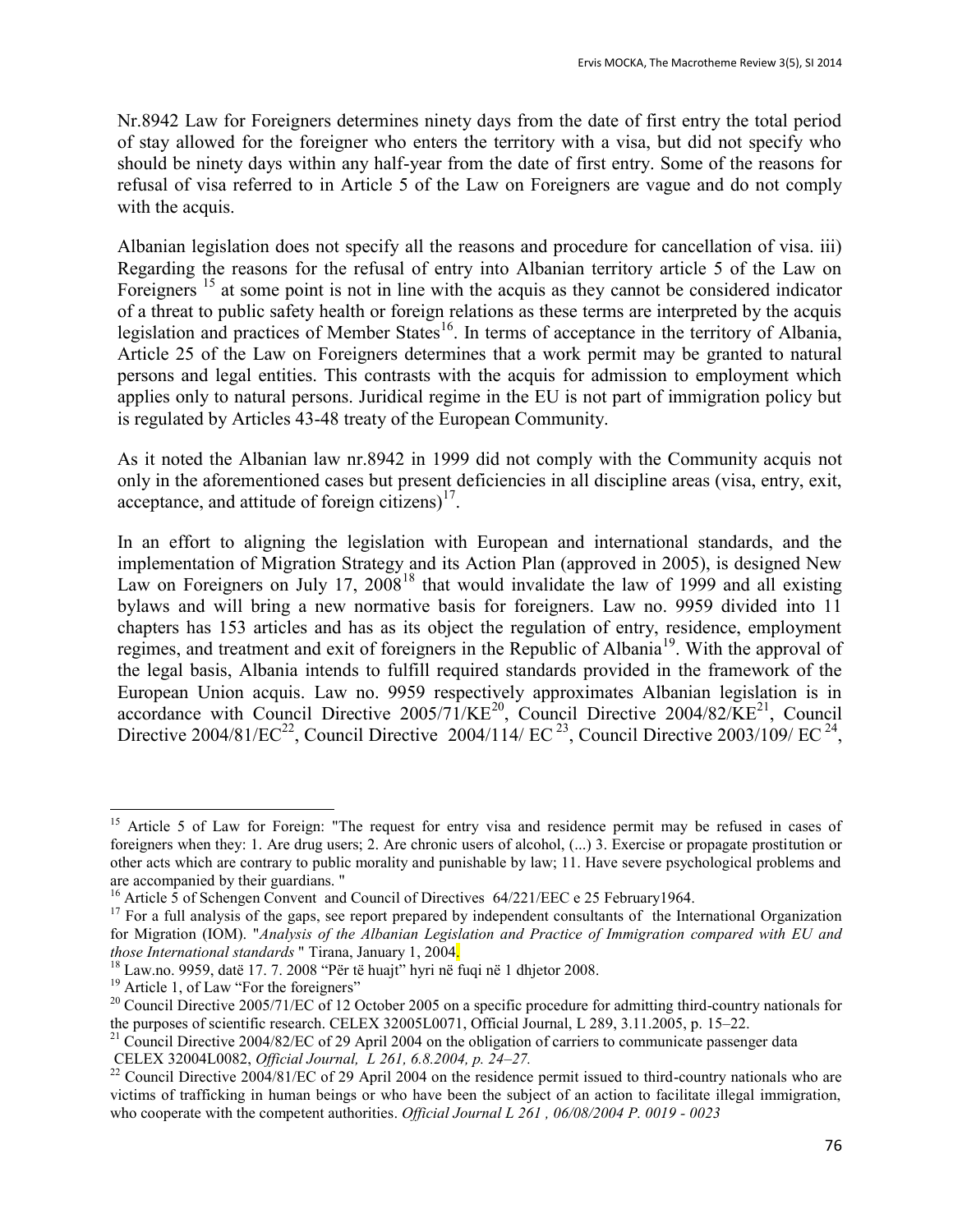Council Directive 2003/86/KE<sup>25</sup>, Council Directive t 2000/78/ EC <sup>26</sup> and Council Directive  $96/71/$  EC of European Parliament and the Council  $^{27}$ . The law came into force in December 2008 while in 2009 the EU acquis will be enriched with three Directives  $^{28}$  and the Regulation of European Parliament and Council no. 810/2009<sup>29</sup>.

For fully approximation of Albanian legislation with the aforementioned acts and other acts adopted after 2008 by the EU and by following the suggestions of Experts on the EU and international organizations as PAMECA and OIM on March 28, 2013, Albania adopts new law no. 108 "On foreigners". The new law repeals the law 9959 of 2008 and all acts that were contrary to it and brings a comprehensive approach to legislation with community acts and filling some deficiency or discordance that were from law no.9959.

Thus, for example, in relation to residence permit law no. 108, brings changes for the denominates kind of residence permits, residence permits forecast "blue card" for highly qualified employees, improving the provisions for issuing residence permits to victims of human trafficking, and trafficking but at work, for the issuance of residence permits for investors, for the issuance of residence permits for volunteer workers, youth exchanges, researchers etc, (Articles 33-70).

According to the employment of foreigners the law regulates access to the labour market for EU citizens to be employed without applying for permits and their treatment as well as Albanian citizens in terms of employment, conditions of employment, reward, study, vocational training<sup>30</sup>. Facilitating the procedures associated with the criteria and procedures for documentation or renewal of work permits<sup>31</sup>. Law harmonized visa types and procedures for issuance, refusing or revocation of visas under the new code Schengen visa and visa issuance procedures at the border, but under this Code<sup>32</sup>. Provisions on refusal of entry, is fully approximated with EU standards. Guarantees for citizens of the EU or other countries, that in a given moment, without the need for intervention in the law, but based on reciprocity express in agreement or unilaterally

<sup>&</sup>lt;sup>23</sup> CounciL Directive 2004/114/EC of 13 december 2004 on the conditions of admission of third-country nationals for the purposes of studies, pupil exchange, unremunerated training or voluntary service. CELEX 32004L0114, *Official Journal L 375, 23.12.2004, p.12–18.*

 $24^{\circ}$  Council Directive 2003/109/EC of 25 November 2003 concerning the status of third-country nationals who are long-term residents CELEX 32003L0109, Official Journal L16, 23.1.2004, p. 44–53.

<sup>&</sup>lt;sup>25</sup> Council Directive 2003/86/EC of 22 September 2003 on the right to family reunification CELEX 32003L0086, *Official Journal L. 251, 03.10.2003p. 12–18.*

 $^{26}$  Council Directive 2000/78/EC of 27 November 2000 establishing a general framework for equal treatment in employment and occupation. CELEX 32000L0078, Official Journal, L 303, 02.12.2000, p.16–22.

<sup>&</sup>lt;sup>27</sup> Directive 96/71/EC of the European Parliament and of the Council of 16 December 1996 concerning the posting of workers in the framework of the provision of services. CELEX 31996L0071, *Official Journal L 018 , 21/01/1997 P. 0001 – 0006.*

<sup>&</sup>lt;sup>28</sup> Directive 2008/115/EC of the European Parliament and of the Council of 16 December 2008 on common standards and procedures in Member States for returning illegally staying third-country nationals. Directive 2009/52/EC of the European Parliament and of the Council of 18 June 2009 providing for minimum standards on sanctions and measures against employers of illegally staying third-country nationals".

<sup>&</sup>lt;sup>29</sup> Regulation (EC) No 810/2009 of the European Parliament and of the Council of 13 July 2009 establishing a Community Code on Visas (Visa Code), Official Journal L. 243, 15.9.2009, p. 1–58.

<sup>30</sup> Article72 Law no. 108/2013 datë 28.3.2013

<sup>31</sup> Article 76 Law no. 108/2013 datë 28.3.2013

<sup>32</sup> Article 20-31 Law no. 108/2013 date 28.3.2013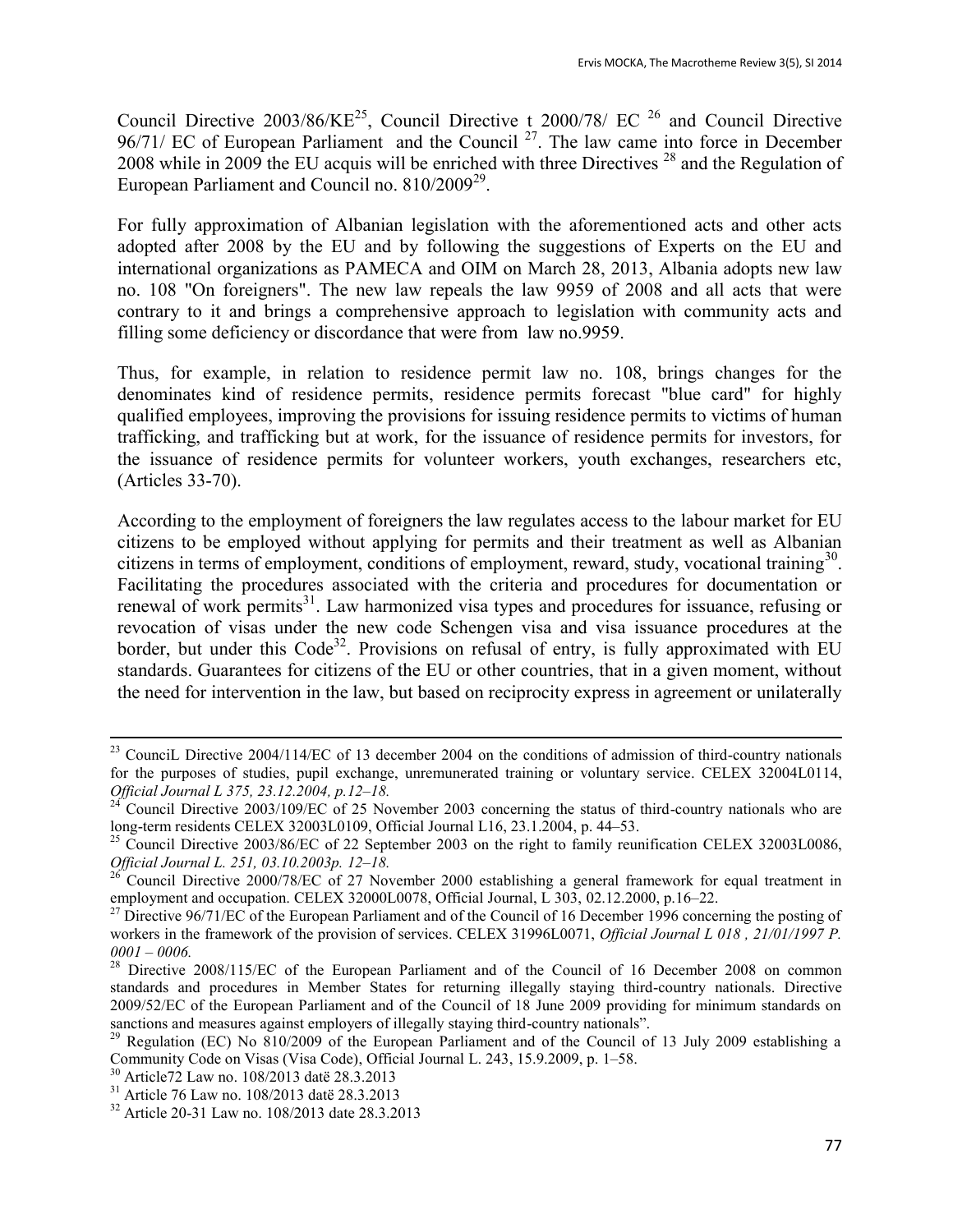expressed by the Council of Ministers , be guaranteed the opportunity to stay for citizens of these countries equal to Albanian citizens, ie without conditioning 90 to 180 days know<sup>33</sup>.

Defines in a detailed way the types of residence permits, wherein for the first time provided a residence permit for highly skilled workers, as well as recognition of such residence permits in other countries, based on possible agreements. For the first time, determined the residence permits for volunteer workers, youth exchanges, researchers, etc.

Provisions on law about residence permits for family reunification provide the possibility of family reunification and to a foreigner who live and gives the opportunity to any foreigner who is registered as resident in Albania to seek family reunification (articles 47-59).

Also articles 6 of Law No. 108, performs a comprehensive approach to criteria for entrance and residence in the Republic of Albania, with those of the Schengen Code, and specify the criteria for specific categories, like sailors, pilots or railroad employees.

In the travel documents for foreigners for the first time is known the group passport (Article 15), according to EU standards. For the first time the bill establishes clear who would be considered illegal entry into the territory (Article 7) and that when a foreigner is considered to come out from the territory of Albania, and specifying cases when the foreigner will not be allowed to leave the territory of Albania<sup>34</sup>.

# **5. Conclusions**

Discipline of immigration in Albania has developed only 20-year-old recently. In the development of this discipline observed two periods: the first begins with the first law of 1995 and continuing until 2008. During this period Albanian immigration law has no impact from the European Union legislation this primarily to the fact that the Albanian legislator was concerned discipline Albania immigration being a massive emigration country and secondly the integration process was early stages. It should also recall that self discipline level harmonization of community was in its initial stages. The first norms of the immigration discipline just try to meet certain international standards on immigration and asylum.

The second period begins with the law of 2008, this phase marks the beginning of the harmonization of Albanian legislation in the discipline of immigration with acquis communitarian, and this came as an obligation of integration process that had begun and obligations arising from ASA.

To fulfil these obligations and owing to the development of the *acquis* of the European Union on March 28, 2013, Albania will approve a new law on immigration discipline. This law is perfectly compatible with the *acquis* of the European Union and makes Albania one of the countries with the most advanced legislation in immigration discipline.

 $\overline{a}$ <sup>33</sup> Article 39 Law no. 108/2013 date 28.3.2013

<sup>34</sup> Article 8 Law no. 108/2013 date 28.3.2013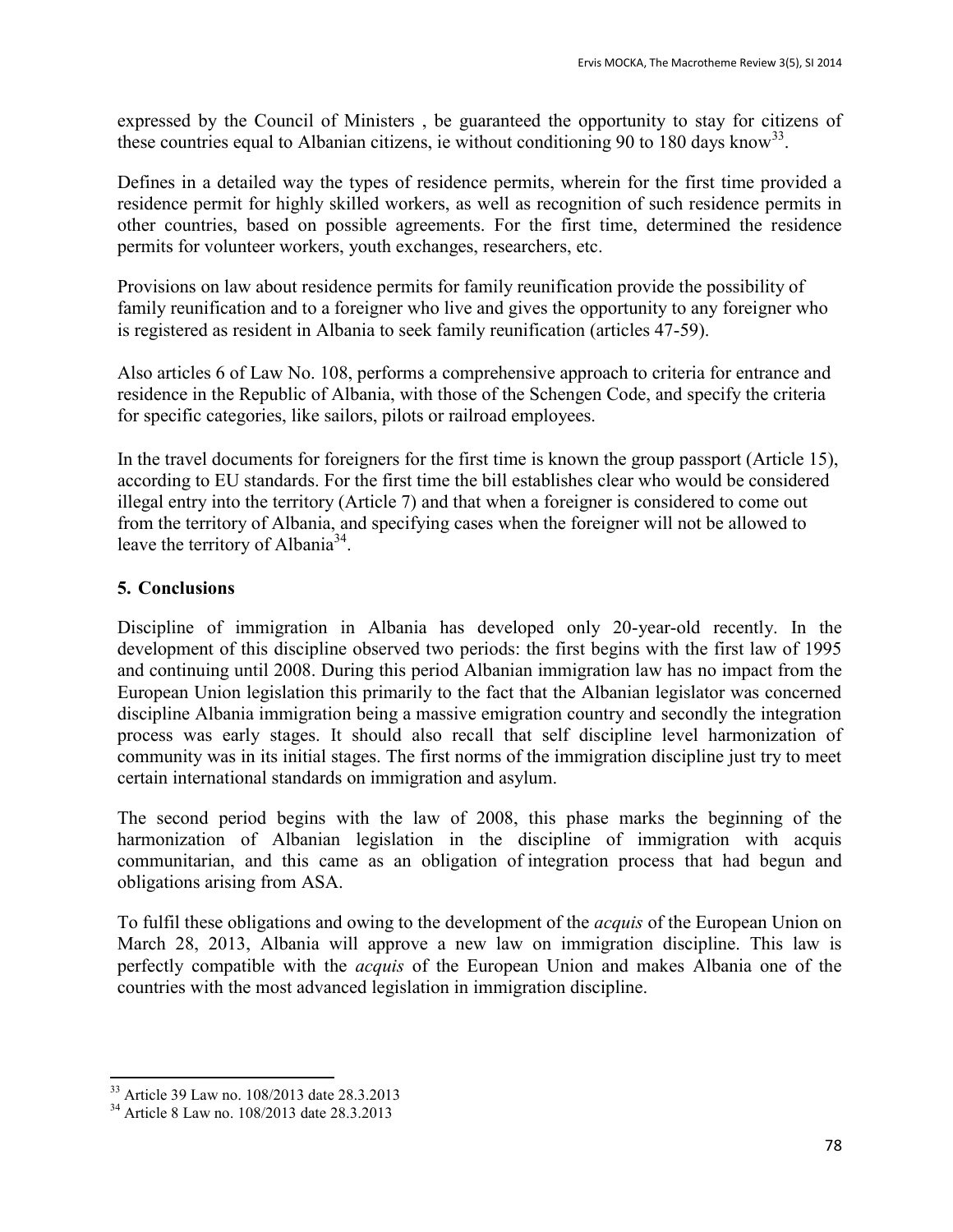#### **References**

B.Nascimbene. (1995). *Libertá di circolazione delle persone, diritti dei cittadini dell'Unione europea e dei Paesiterzi, in Da Schengen a Maastricht, .* Milano, : Milano, .

CE. (2013). *Le politiche dell'Unione europea. Migrazione e Asilo. .* Bruxelles, : Comissione Europea.

LANG. A. (2003, p. 698). *La politica comunitaria in materia di immigrazione", in Diritto Pubblico Comparato ed Europeo, .* Milano: Milano.

Official Journal, Agreement between the European Community and the Republic of Albania "*On the readmission of persons residing without authorization*" L 124, 17.5.2005, p. 22–40

Article 1, of Law *"For the foreigners",* Constitution of Albania

Article 20-31 Law no. 108/2013 date 28.3.2013

Article 39 Law no. 108/2013 date 28.3.2013

Article 5 i Konventës së Schengenit si dhe Direktiva e Këshillit 64/221/EEC e 25 Shkurtit 1964.

Article 76 Law no. 108/2013 datë 28.3.2013

Article 8 Law no. 108/2013 date 28.3.2013

Article72 Law no. 108/2013 datë 28.3.2013

B.Nascimbene, Libertá di circolazione delle persone, diritti dei cittadini dell'Unione europea e dei Paesiterzi, in Da Schengen a Maastricht, Milano, 1995.

CELEX 32004L0082, Official Journal, L 261, 6.8.2004, p. 24–27.

Changed with the decision of 532/2001, 669/2001, 253/2002, 220/2003, 670/2004,146/2005.

Commission of the European Communities, "*Report from the Commission - The Stabilization and Association process for South East Europe - Second Annual Report*. " COM/2003/0139 final, Brussels, 2003.

Comunicazione della Commissione al Parlamento europeo, al Consiglio, al Comitato economico e sociale europeo e al Comitato delle regioni del 20 aprile 2010 - Creare uno spazio di libertà, sicurezza e giustizia per i cittadini europei - Piano d'azione per l'attuazione del programma di Stoccolma [[COM\(2010\) 171](http://eur-lex.europa.eu/LexUriServ/LexUriServ.do?uri=CELEX:52010DC0171:IT:NOT) definitivo

Council Directive 2000/78/EC of 27 November 2000 "*Establishing a general framework for equal treatment in employment and occupation*". CELEX 32000L0078, Official Journal, L 303, 02.12.2000, p.16–22.

Council Directive 2003/109/EC of 25 November 2003 "*Concerning the status of third-country nationals who are long-term residents*" CELEX 32003L0109, Official Journal L16, 23.1.2004, p. 44–53.

Council Directive 2003/86/EC of 22 September 2003 "On the right to family reunification" CELEX 32003L0086, Official Journal L. 251, 03.10.2003p. 12–18.

CounciL Directive 2004/114/EC of 13 December 2004 "*on the conditions of admission of third-country nationals for the purposes of studies, pupil exchange, unremunerated training or voluntary service*". CELEX 32004L0114, Official Journal L 375, 23.12.2004, p.12–18.

Council Directive 2004/81/EC of 29 April 2004 on the residence permit issued to third-country nationals who are victims of trafficking in human beings or who have been the subject of an action to facilitate